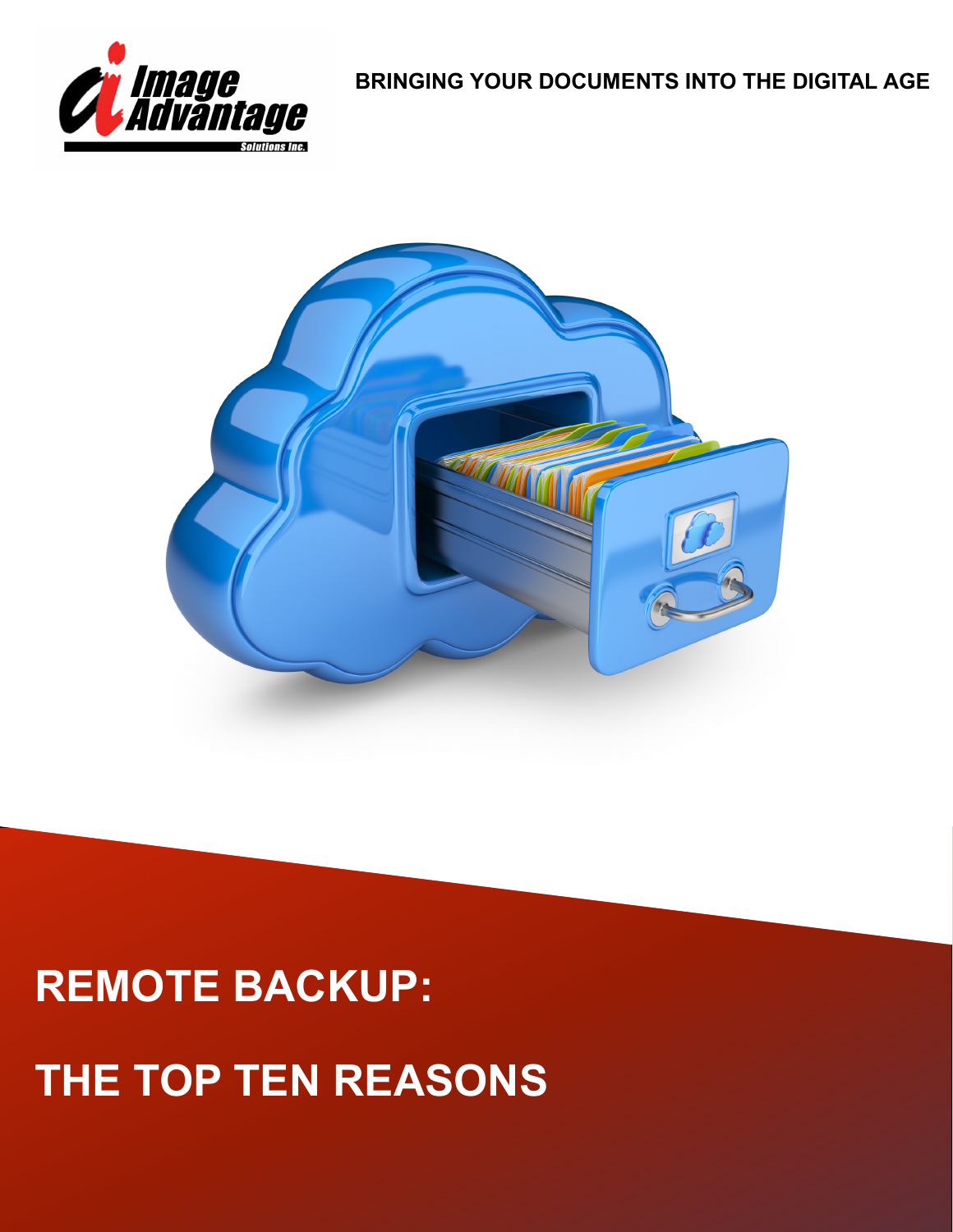

REMOTE BACKUP: THE TOP TEN REASONS

Written by: Image Advantage Solutions Inc.

Addresss: 1-1354 County Road #2 Mallorytown, Ontario, Canada K0E 1R0

Phone: 1-613-659-4620

Email: sales@imageadvantage.com

Website: www.imageadvantage.com

Published: 2018-01-19

### **SUMMARY:**

Image Advantage Solutions Inc. offers safe and secure remote backup solutions. This is a service whereby backup software is installed on your servers and/or workstations. This software backs your data up to a secure datacenter located in Canada and owned by Canadians. Please find following: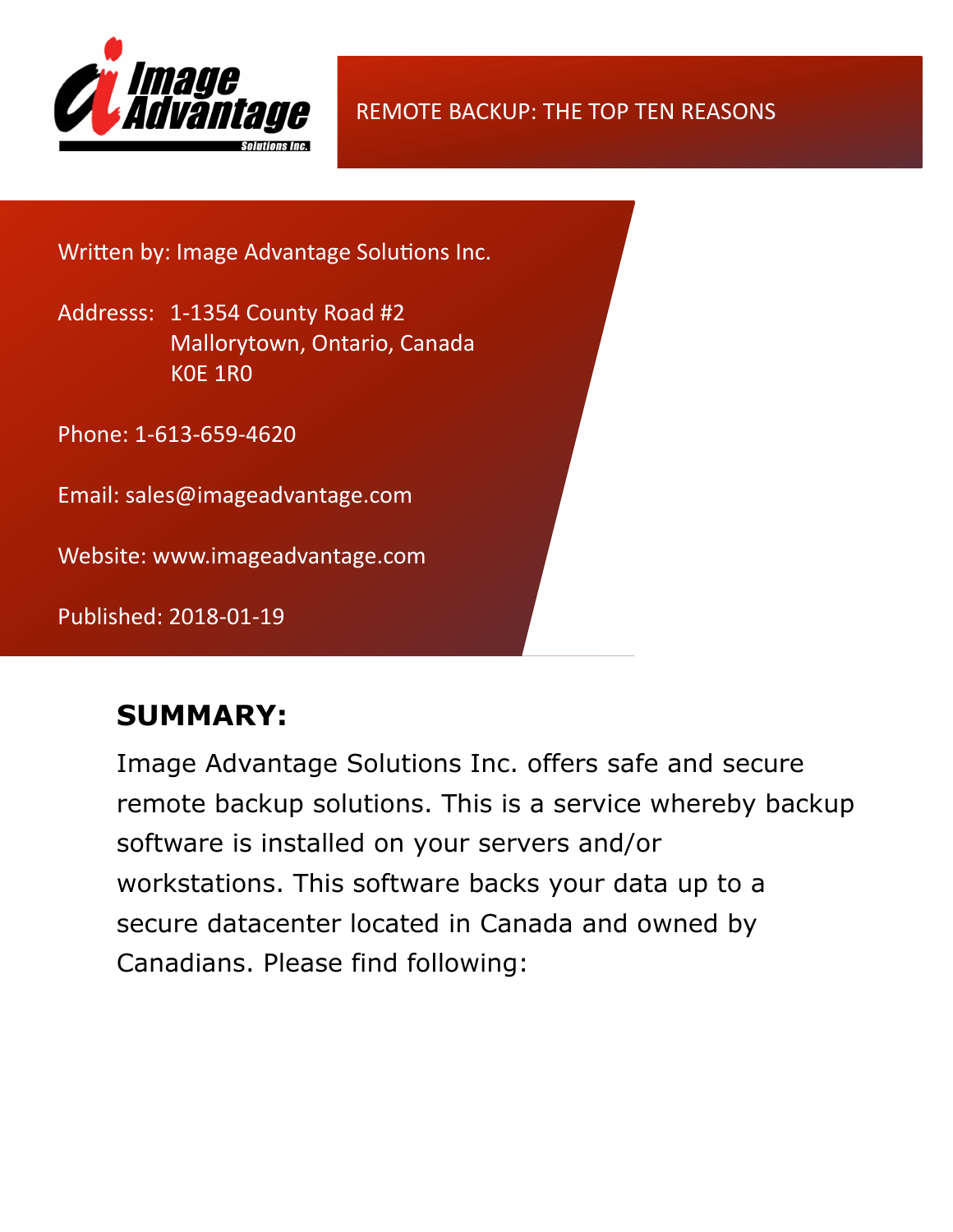## **TOP TEN REASONS:**

- 1. Protect your Data from Disasters
- 2. Secure
- 3. Easy
- 4. Inexpensive
- 5. Canadian
- 6. Task Based
- 7. Easily Restored
- 8. Reliable
- 9. Multiple Computers
- 10. Peace of Mind

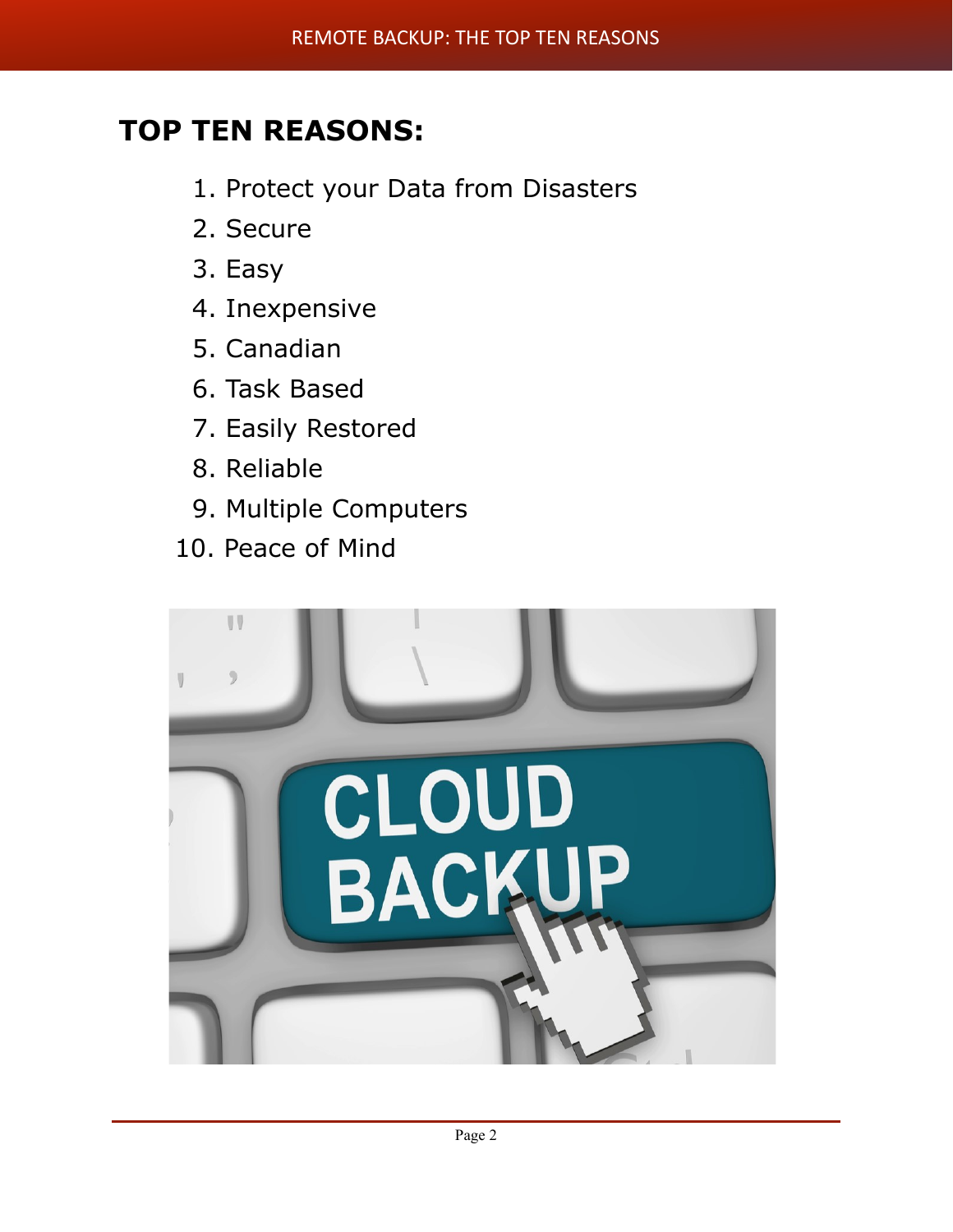#### **1. Protect Your Data from Disasters**

If there is only one copy of your data on a local server or computer then you risk a data disaster. This disaster could be in the form of hard drive failure, tornado, water damage, earthquake etc. Remote backup protects you from such disasters.

#### **2. Secure**

There are a number of security technologies that keep your data secure such as 256-bit AES encryption. These features make Image Advantage Remote Backup much more secure than cloud backup services.

#### **3. Easy**

We install the backup software and configure it to backup up your important data. The system then operates completely on it's own and software updates are fully automatic.

#### **4. Inexpensive**

Image Advantage Remote Backup is a service so there is no investment in expensive hardware or software. Data is one of the most valuable assets of an organization and the cost of this backup service is usually a fraction of the cost of liability and other insurance paid by organizations.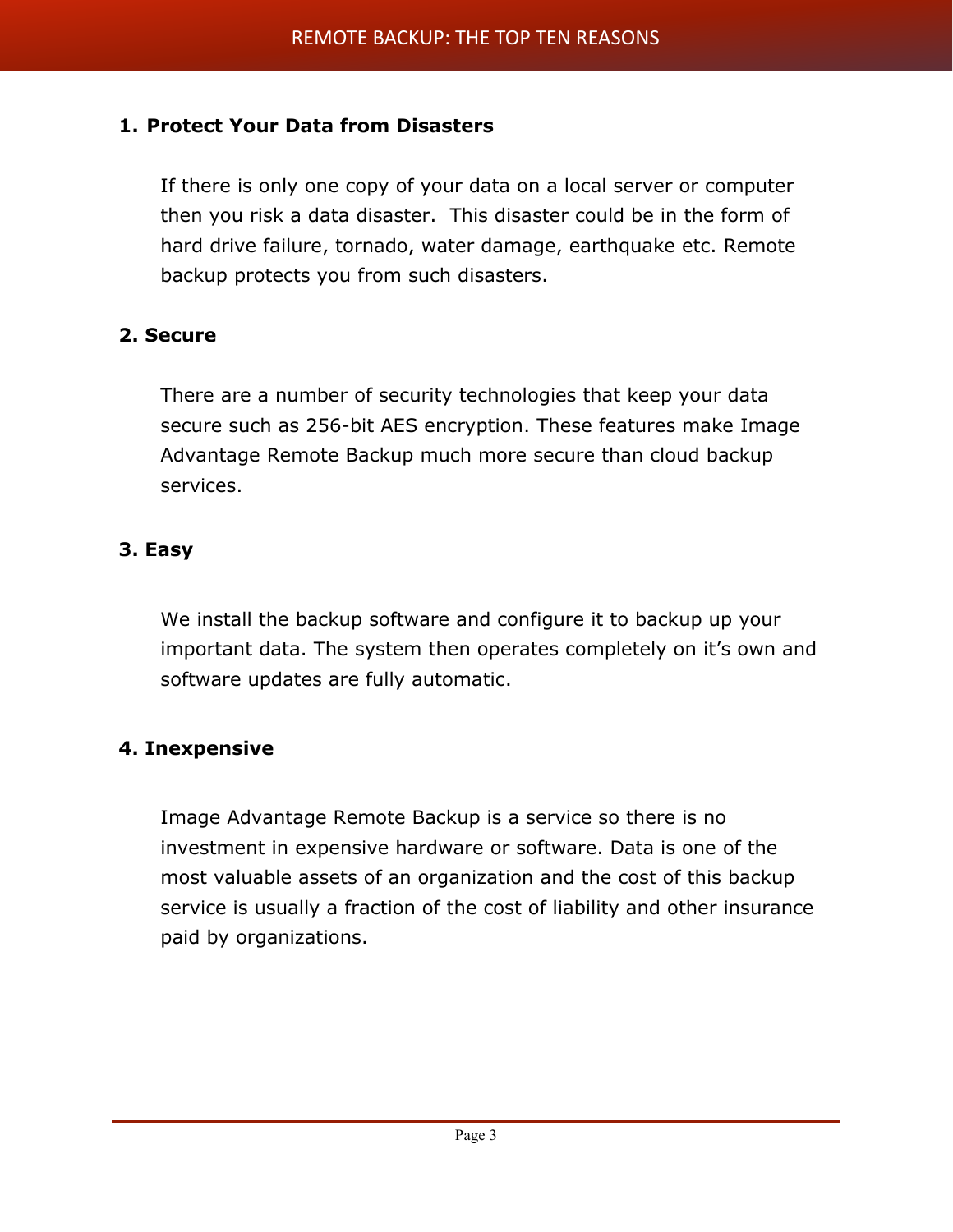#### **5. Canadian**

Most other similar services are either located in other countries or owned outside of Canada. Image Advantage Remote Backup is completely Canadian owned and Canadian located.

#### **6. Task Based**

Different sets of data may be backed up at different times of the day or week depending upon their value and size. Our solution backs up the data using "incremental bit level backup" so overwhelming your internet bandwidth is not a concern.

#### **7. Easily Restored**

The restore of your data is very fast and easy. You select the backed up data and choose the target location. In no-time your files and folders are back on your computer.

#### **8. Reliable**

Your files are backed up to a very secure data centre in Canada and copied immediately to a second data centre in Canada. These data centres use the newest and best technology to keep your data safe. When a backup is not executed because a computer is turned off, the backup will automatically start when the computer is turned on.